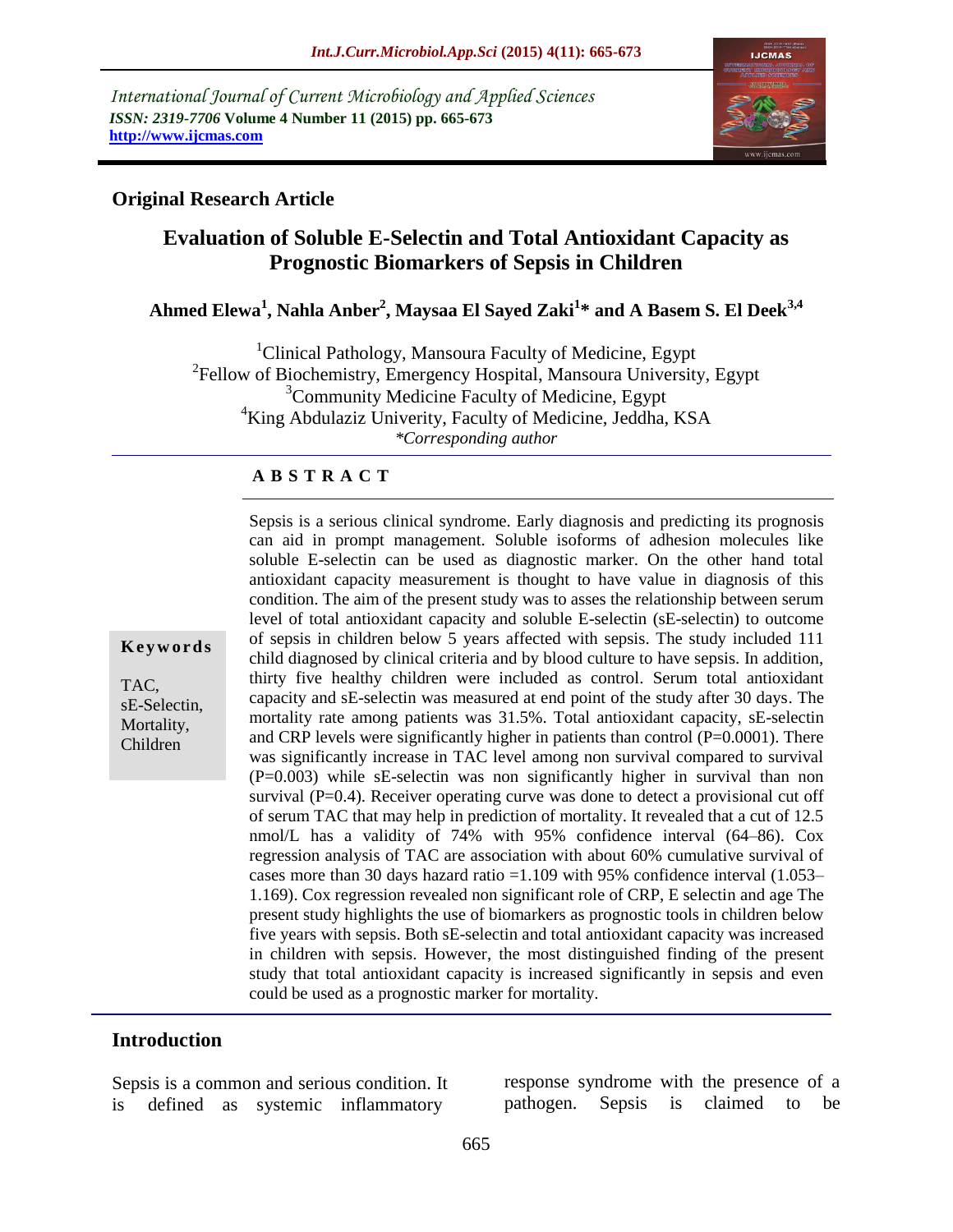responsible as a major cause of death in children below 5 years (1).

Sepsis syndrome is a systemic immune response to invading pathogens. The pathogenesis of sepsis is mainly attributed to the adherence of leukocytes with vascular endothelium and this leads to the progrssion of inflammatory cascade. There are five adhesion molecules that differed according to their biochemical structures and functions. Three adhesion molecules belong to selectin superfamily and serve as leukocytes rolling molecules named as Eselectin,  $L<sub>z</sub>$  selectin and P-selectin and two intracellular adhesion molecules namely intercellular adhesion molecule 1 (ICAM-1) and vascular cell adhesion molecule 1 (VCAM-1)) belong to the immunoglobin domain superfamily cell adhesion molecules which are important for firm adhesion and transendothelial migration (2). The adhesions molecules at surfaces of cells shed out to the circulation as soluble isoforms that can be used as a marker for ongoing inflammatory procedures. These isoforms are thought to play a regulatory role in reducing inflammation by slowing the adhesion of leucocytes to the endothelium thus protect the patient from prononunced uncontrolled leukocytes adhesions (3,4). The levels of these adhesion molecules vary according to age of patients and the severity of underlying inflammatory conditions. However, there are scarce studies about the relation between level of adhesion molecules and the outcome of sepsis (5), especially in children.

Other contributing factor in the pathogenesis of sepsis is the production of reactive oxygen and nitrogen species to the circulation (6-10). To oppose the side effects of overproduction of reactive oxygen, there is over production of antioxidants. When the infection continues, oxidative stress leads to

significant damage to cells and mitochondria components including lipids, protein and carbohydrate. Later on, mitochondrial disruption results in failure in energy chain with organ dysfunction and death  $(11-13)$ . The balance between both oxidant and antioxidant system can be measured by total antioxidant capacity (TAC) in serum giving the mirror image about patient antioxidant status (10).

Previous reports were carried out for measurement of TAC to know its role in severe conditions of illness and sepsis (14- 23). However, scarce reports have described the putative role of TAC associated with mortality in sepsis in pediatric patients (24).

The aim of the present study was to asses the relationship between serum levels of total antioxidant capacity and soluble Eselectin (sE-selectin) the outcome of sepsis in children below 5years affected with sepsis.

## **Material and Methods**

The study was carried out at Mansoura University children hospital during the period from January 2015 to September 2015. It is cross sectional study. Children below 5 years defined having sepsis clinically and proved by positive blood culture were included in the study. Clinical sepsis was identified by the presence of 3 or more of the clinical signs derived from sepsis score including temperature instability (hypothermia, hyperthermia); respiratory distress, cardiovascular signs like bradycardia, and neurologic manifestations like hypotonia (25,26). The children were recruited into the study at the time of evaluation for suspected clinical sepsis before the start of antibiotic therapy. In addition, healthy thirty five children with matched age and sex were included as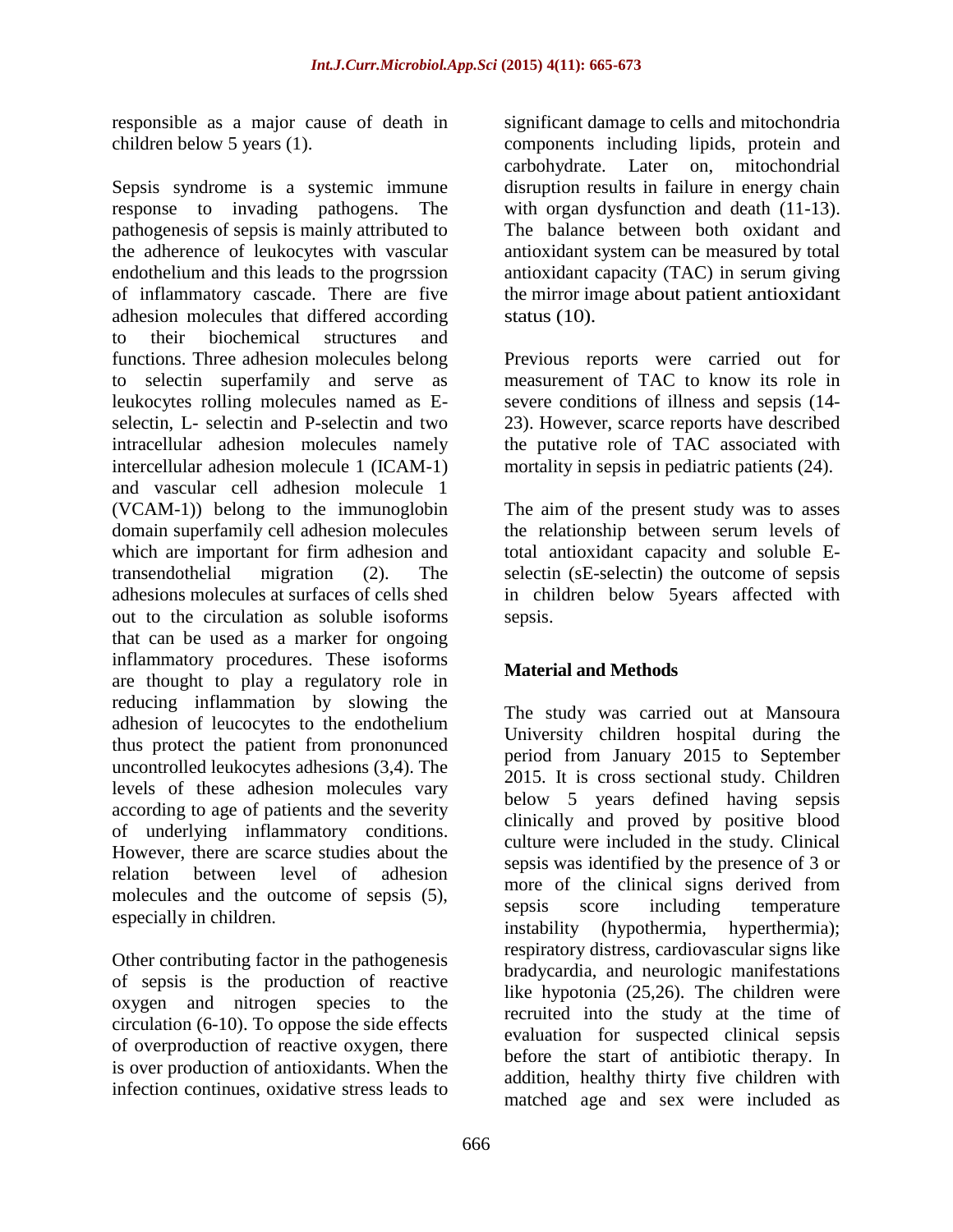control. Informed written consent was obtained from the parents of each child. The study was approved by ethical committee of Mansoura faculty of medicine, Egypt.

A full laboratory sepsis screen, which included cultures from blood and C-reactive protein (CRP) measurement by turbidimetry, was performed. Aerobic bacteria were identified using the Microscan system (Beckman). Parenteral antibiotics were started immediately after the samples for the infection screen had been obtained.

The following variables were recorded for each patient: sex, age, underlying conditions, microorganism responsible and empiric antimicrobial treatment.

#### End point

End point was 30-day mortality.

#### **Blood samples**

Six ml Blood samples from 111 children were collected within 2 hours of the diagnosis of severe sepsis. One ml of blood was inoculated to Bact/Alert pediatric blood culture bottle for microbiological culture. Isolated bacterial pathogen were further sub cultured for complete microbiological identification and antimicrobial susceptibility determination by automated Microscan system.

Five millimeter blood sample from each patient was allowed to clot and serum was separated and serum was stored in aliquot at − 80°C for measurement of total antioxidant capacity and sE-selectin assays.

Serum TAC level analysis (BioVision, Inc., San Francisco, USA)

TAC Assay Kit, which can measure either the combination of both small molecule antioxidants and proteins or small molecules alone in the presence of protein Mask.  $Cu^{2}$ ion is converted to Cu+ by both small molecule and protein. The Protein Mask prevents  $Cu^{2}$  reduction by protein, enabling the analysis of only the small molecule antioxidants. The reduced Cu+ ion is chelated with a colorimetric probe giving a broad absorbance peak around 570 nm, proportional to the total antioxidant capacity.

#### **Serum Detection of sE-selectin**

sE-selectin concentrations of sE-selectin were determined using a E-selectin enzymelinked immunosorbent assay kit (Diaclone Research, France). This technique uses a monoclonal antibody that is specific for Eselectin, which is precoated onto the wells of microtiter strips.

#### **Statistical Analysis**

Statistical analysis was performed using SPSS 16. Continuous variables are reported as mean± SD ranges. Categorical variables are reported as frequencies and percentages. Comparisons of continuous variables between groups were carried out using Mann-Whitney U test.

Comparisons between groups for categorical variables were carried out with χ2 test and the P value is a global P value. We plotted a receiver operating characteristic curve using survival at 30 days as classification variable and TAC serum level as prognostic variable. Cox regression analysis was applied to determine the independent contribution of TAC serum levels on the prediction of 30 days mortality.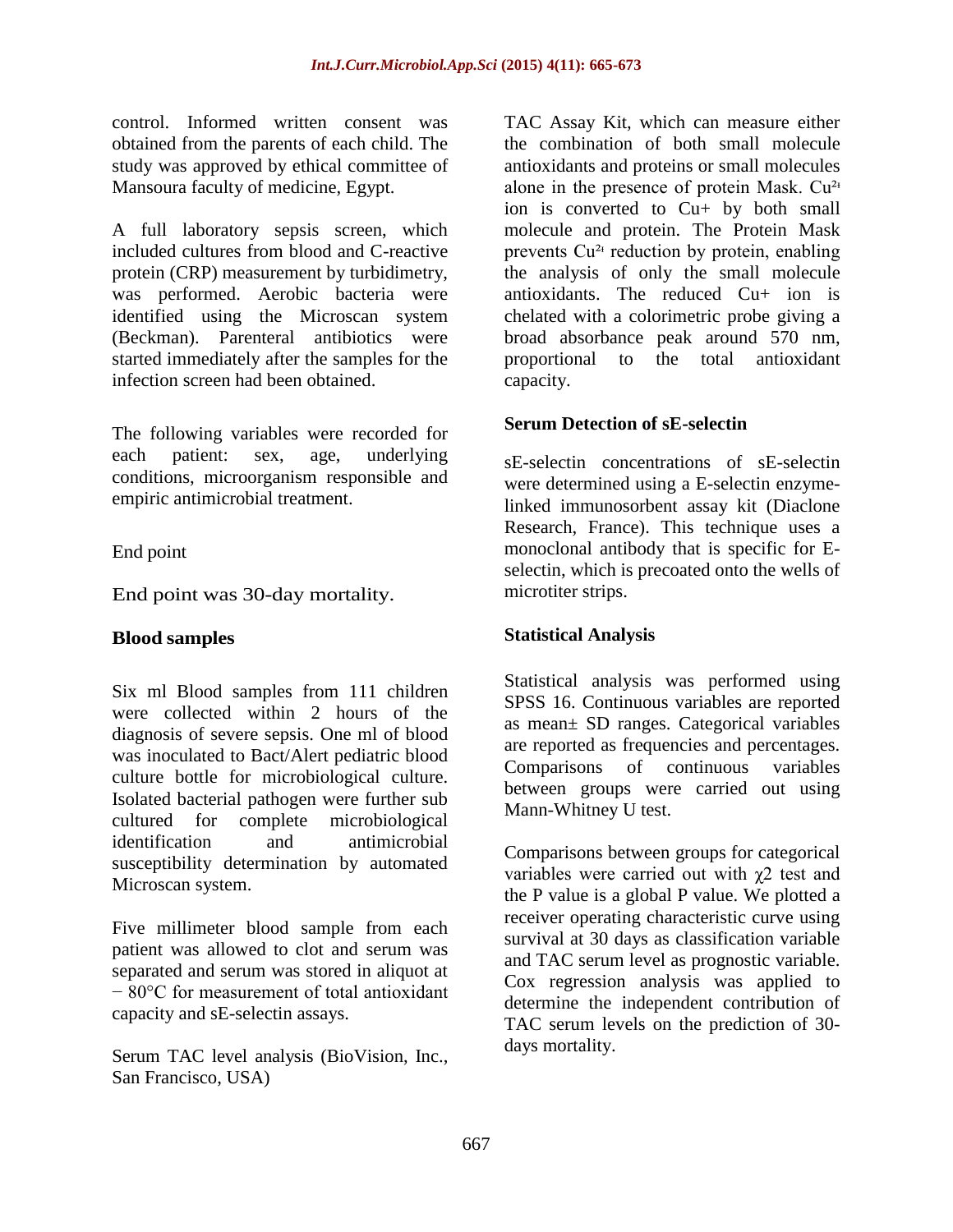#### **Results and Discussion**

The study included 111 children with clinically suspected sepsis and confirmed by positive blood culture. Thirty five children with cross age and sex were included as healthy control. The mean age of patients was 33±3.5 months. They were 59 males and 52 females. The isolated bacterial culture was Gram positive cocci in 72.1% of patients ( mainly *Staphylococcus aereus* in 50 cases and *Staphlococcus* coagulase negative in 30 cases, data not shown). The mortality rate among patients was 31.5%

Total antioxidant capacity, sE-selectin and CRP levels were significantly higher in patients than control(P=0.0001), table 1.

Table (2) summarized the findings among survival and non survival. There was significantly increase in TAC level among non survival compared to survival  $(P=0.003)$ while sEselectin was non significantly higher in survival than non survival  $(P=0.4)$ , table 2

Receiver operating curve was done to detect a provional cut off of serum TAC that may help in prediction of mortality. It revealed that a cut of 12.5 has a validity of 74% with 95% confidence interval (64-86), figure 1.

Cox regression analysis of TAC are association with about 60% cumulative survival of cases more than 30 days hazard ratio =1.109 with 95% confidence interval (1.053-1.169). Cox regression revealed non significant role of CRP, E selectin and age, figure 2.

Sepsis is a model for systemic inflammatory response in a trial to eliminate the infection. It results in activation of both haemostatic and immune system leading to severe inflammation involving vascular thrombosis and microcirculatory failure leading to organ failure (27-30).Unfortunately even with the extensive studies of pathogenesis of septic syndrome mortality rate due to this condition is still high. In the present study the mortality rate was (31.5%) similar to previous reported rate between 20-30% (31, 32).Gram positive cocci compromised of all isolated organisms with *Staphylococcus aereus* being the commonest (33).

Several adhesion molecules were studied as potential biomarkers for early diagnosis of sepsis and as prognostic biomarkers (34). Among the studied biomarkers, sE-Selectin represent an imminent biomarker due to its early role as an adhesion molecule for the activated neutrophil to endothelium a phenomena implicated in pathogenesis of sepsis and organ failure. Soluble form of Eselectin circulates in low level in healthy subjects and increase dramatically in various systemic inflammatory procedures (35-39).

In the present study sE-selectin level was significantly higher in patients than control (P=0.0001). However, there was non significant higher level of sE-selectin among survival compared to non survival  $(P=0.4)$ . Similar results were reported in previous studies (25, 40, 41) with significantly increased levels of sE-Selectin 1 week after stress. Even with longitudinal study within 7 days duration, sE-Selectin was higher in patients with sepsis, especially among survivors (42). The non significant increase in the present study can be attributed to extended time of our study after 30 days survival measurement or the difference in the age of studied patients in our study.

Another squeal of protective systemic immune response in sepsis is the production of massive amount of reactive oxygen species from activated leukocytes. Reactive oxygen species contribute to bacterial killing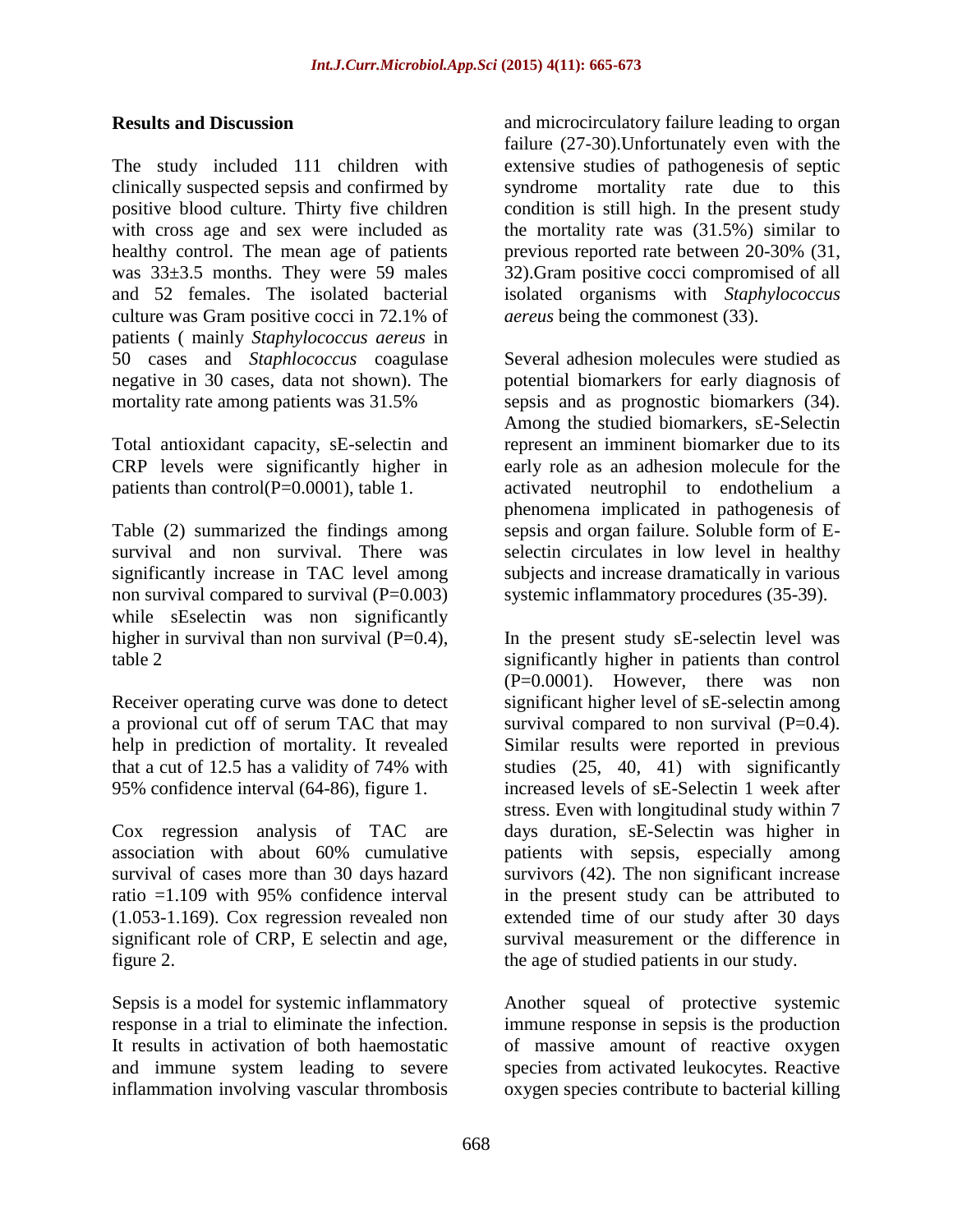however it has potential hazards to the host (43, 44). Extensive production of reactive oxygen species results in apoptotic cells death and implicated in multiple organ failure following sepsis (45). To balance these effects total antioxidant capacity increases in sepsis. These clarify the significant increase in TAC in patients compared with control in the present study. Moreover, there was significant increase in

TAC in non survivors compared to survivors (P=0.003), similar finding reported by Abreu-González et al., 2015 (46) in critically ill adults. It is clear that higher TAC levels in non survivors is a consequent event to the increase of antioxidant capacity during the early phase of sepsis to compensate the increase production of reactive oxygen species (47).

|                              | Patients        | Control                 |
|------------------------------|-----------------|-------------------------|
|                              | $(n=111)$       | $(n=35)$                |
| <b>Sex</b>                   |                 |                         |
| Male                         | 59 53.2%        | 19 (54.3%)              |
| Female                       | 52 46.8%        | 16 (45.7%)              |
|                              |                 |                         |
| Age                          |                 |                         |
| months                       | $33 \pm 3.5$    | $32+2.8$                |
| Isolated Bacteria            |                 |                         |
| <b>Gram Positive</b>         | 80 72.1%        |                         |
| Gram Negative                | 31 27.9%        |                         |
| Death                        | 35 31.5%        |                         |
| alive                        | 76 68.5%        |                         |
| Previous antibiotics therapy | 111 100%        |                         |
| $TAC$ (nmol/L)               | $13.7 \pm 6.8$  | $1.1 \pm 0.1$ P= 0.0001 |
| Eselectin                    | $27.5 \pm 3.75$ | $2.7 \pm 1.5$ P=0.0001  |
| (ng/ml)                      |                 |                         |
| <b>CRP</b>                   |                 |                         |
| $Mean \pm SD$                |                 | $3.4 \pm 1.2$ P=0.0001  |
| Median                       | 12              |                         |
| Minimum                      | 6               |                         |
| Maximum                      | 96              |                         |

**Table.1**.Demographic and Laboratory Findings of Patients and Control

**Table.2.**Comparison between survival and non survival patients

|                  | Survival        | Non survival    | P         |
|------------------|-----------------|-----------------|-----------|
|                  | $(n=76)$        | $(n=35)$        |           |
| Age (months)     |                 |                 |           |
|                  | $47.7 \pm 41.4$ | $36.6 \pm 16.5$ | $P=0.2$   |
| TAC mmol/L       | $11.5 \pm 4.7$  | $18 + 8.1$      | $P=0.003$ |
| E-selectin ng/ml | $31.1 \pm 0.2$  | $29.1 \pm 1.5$  | $P=0.4$   |
| CRP(mg/dl)       | $17.6 \pm 12.3$ | $23.6 \pm 18.6$ | $P=0.5$   |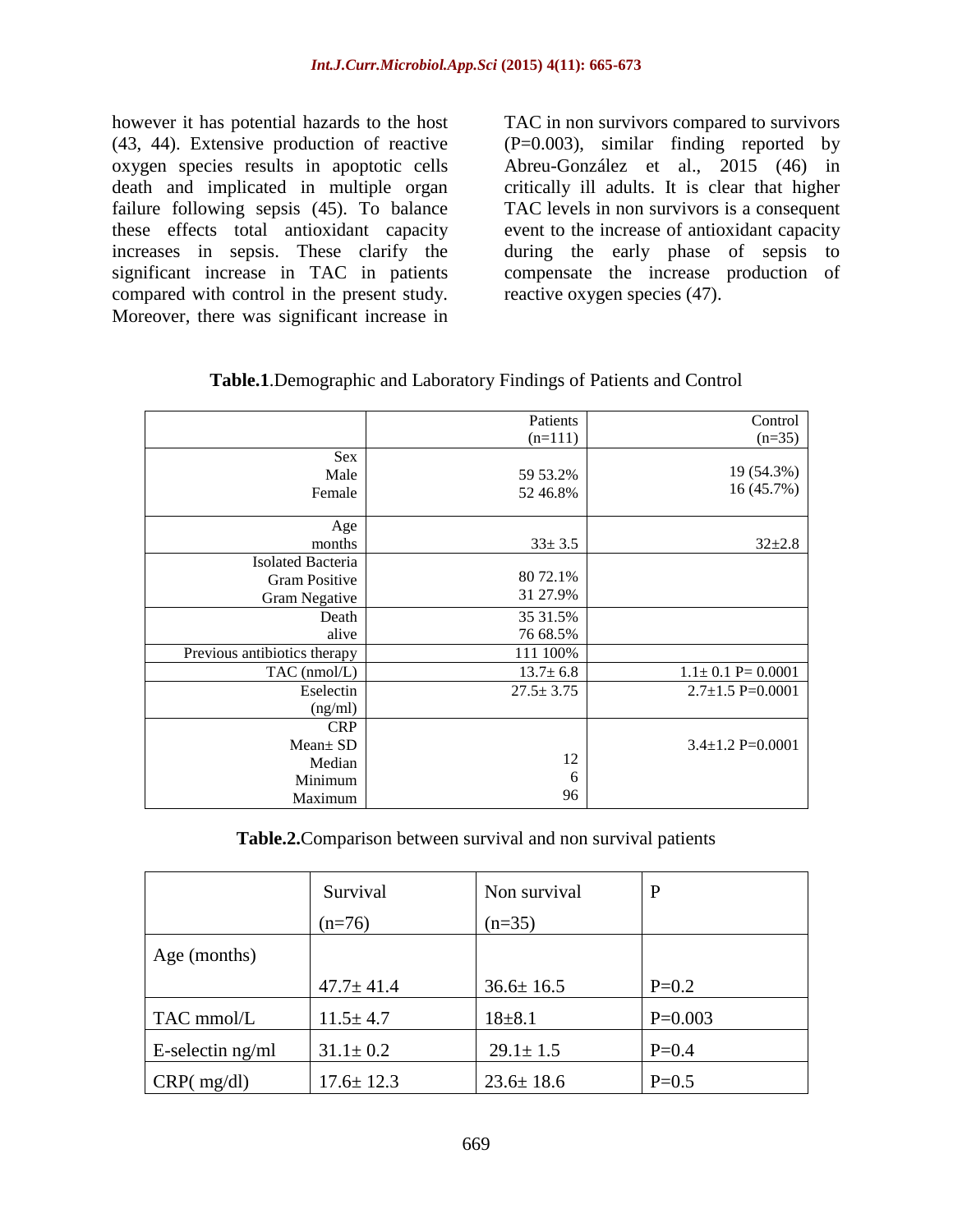



**Figure.2.** Cox regression analysis curve for for TAC

**Survival Eunction at mean of covariates** 



The distinguished finding in the present study is the capacity of TAC level to predict fatal outcome of sepsis in children below five. Cox regression analysis of TAC are association with about 60% cumulative survival of cases more than 30 days hazard ratio =1.109 with 95% confidence interval (1.053-1.169). Moreover, Receiver operating curve was done to detect a cut off of serum TAC that may help in prediction of mortality. It revealed that a cut of 12.5 has a validity of 74% with 95% confidence interval (64-86). To our knowledge this is the first study that represented a cut off value with reasonable validity for TAC that can be used as a prognostic biomarker in

children below five with severe sepsis.

Taken together, these data suggest that the increased antioxidant capacity observed in non survivors is a host response to severely propagating oxidative stress.

The present study highlights the use of biomarkers as prognostic tools in children below five with sepsis. Both sE-selectin and total antioxidant capacity was increased in children with sepsis. However, the most distinguished finding of the present study that total antioxidant capacity is increased significantly in sepsis and even could be used as a prognostic marker for mortality.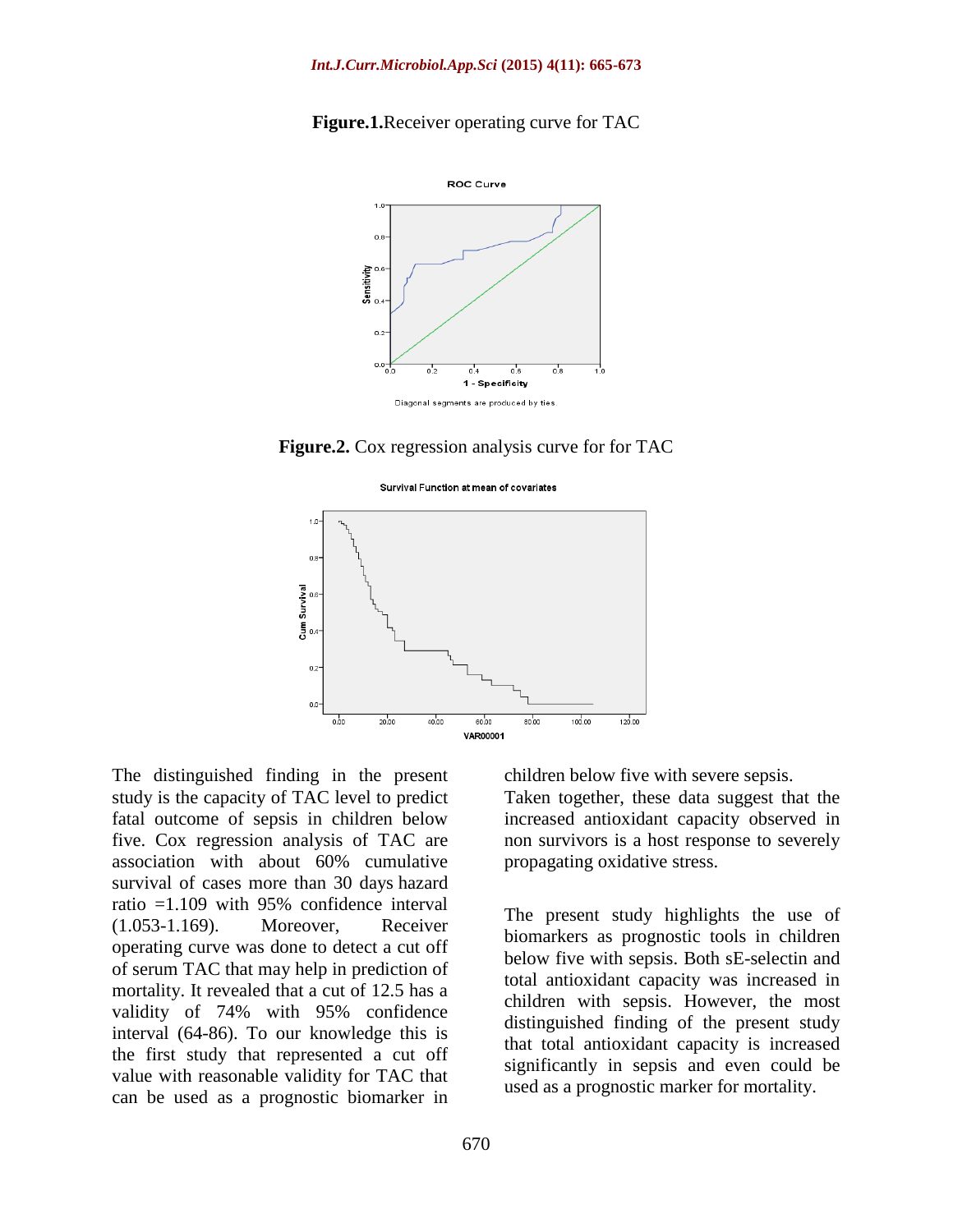### **Reference**

- 1.Plunkett A. Sepsis in children. BMJ 2015; 350-55
- 2.Ley K, Laudanna C, Cybulsky MI, Nourshargh S. Getting to the site of inflammation: the leukocyte adhesion cascade updated. Nat Rev Immunol. 2007; 7:678–689
- 3.Garton KJ, Gough PJ, Raines EW. Emerging roles for ectodomain shedding in the regulation of inflammatory responses. J Leukoc Biol. 2006;79:1105–1116. doi: 10.1189/ jlb.0106038.
- 4.Long C, Wang Y, Herrera AH, Horiuchi K, Walcheck B. In vivo role of leukocyte ADAM17 in the inflammatory and host responses during E. coli-mediated peritonitis. J Leukoc Biol. 2010;87:1097–1101.
- 5.Briassoulis G, Papassotiriou I, Mavrikiou M, Lazaropoulou C, Margeli A. Longitudinal course and clinical significance of TGF-beta1, sL- and sE-Selectins and sICAM-1 levels during severe acute stress in children. Clin Biochem. 2007;40:299–304.
- 6[.Vincent JL, Sakr Y,](http://refhub.elsevier.com/S0883-9441/(14/)00390-6/rf0005) Sprung CL, Ranieri [VM, Reinhart K, Gerlach H, et al.](http://refhub.elsevier.com/S0883-9441/(14/)00390-6/rf0005)  [Sepsis in](http://refhub.elsevier.com/S0883-9441/(14/)00390-6/rf0005) [European intensive care units:](http://refhub.elsevier.com/S0883-9441/(14/)00390-6/rf0005)  [results of the SOAP study. Crit Care](http://refhub.elsevier.com/S0883-9441/(14/)00390-6/rf0005)  [Med 2006;34:](http://refhub.elsevier.com/S0883-9441/(14/)00390-6/rf0005) [344–53.](http://refhub.elsevier.com/S0883-9441/(14/)00390-6/rf0005)
- 7[.Angus DC, Linde-Zwirble WT, Lidicker J,](http://refhub.elsevier.com/S0883-9441/(14/)00390-6/rf0010)  [Clermont G, Carcillo J, Pinsky MR.](http://refhub.elsevier.com/S0883-9441/(14/)00390-6/rf0010) [Epidemiology of severe sepsis in the](http://refhub.elsevier.com/S0883-9441/(14/)00390-6/rf0010)  [United States: analysis of incidence,](http://refhub.elsevier.com/S0883-9441/(14/)00390-6/rf0010)  [outcome,](http://refhub.elsevier.com/S0883-9441/(14/)00390-6/rf0010) [and associated costs of care.](http://refhub.elsevier.com/S0883-9441/(14/)00390-6/rf0010)  [Crit Care Med 2001;29:1303–10.](http://refhub.elsevier.com/S0883-9441/(14/)00390-6/rf0010)
- 8[.Dare AJ, Phillips ARJ, Hickey AJR, Mittal](http://refhub.elsevier.com/S0883-9441/(14/)00390-6/rf0015)  [A, Loveday B, Thompson N, et al. A](http://refhub.elsevier.com/S0883-9441/(14/)00390-6/rf0015)  [systematic](http://refhub.elsevier.com/S0883-9441/(14/)00390-6/rf0015) review [of experimental](http://refhub.elsevier.com/S0883-9441/(14/)00390-6/rf0015)  [treatments for mitochondrial](http://refhub.elsevier.com/S0883-9441/(14/)00390-6/rf0015)  [dysfunction in sepsis and](http://refhub.elsevier.com/S0883-9441/(14/)00390-6/rf0015) [multiple organ](http://refhub.elsevier.com/S0883-9441/(14/)00390-6/rf0015)  [dysfunction syndrome. Free Radic Biol](http://refhub.elsevier.com/S0883-9441/(14/)00390-6/rf0015)  [Med 2009;47:1517–25.](http://refhub.elsevier.com/S0883-9441/(14/)00390-6/rf0015)
- 9[.Andrades ME, Ritter C, Dal-Pizzol F. The](http://refhub.elsevier.com/S0883-9441/(14/)00390-6/rf0020)  [role of free radicals in sepsis](http://refhub.elsevier.com/S0883-9441/(14/)00390-6/rf0020)  [development.](http://refhub.elsevier.com/S0883-9441/(14/)00390-6/rf0020) [Front Biosci 2009;1:277–](http://refhub.elsevier.com/S0883-9441/(14/)00390-6/rf0020) [87.](http://refhub.elsevier.com/S0883-9441/(14/)00390-6/rf0020)
- 10[.Ghiselli A, Serafini M, Natella F,](http://refhub.elsevier.com/S0883-9441/(14/)00390-6/rf0025)  [Scaccini C. Total antioxidant capacity](http://refhub.elsevier.com/S0883-9441/(14/)00390-6/rf0025)  [as a tool to](http://refhub.elsevier.com/S0883-9441/(14/)00390-6/rf0025) [assess redox status: critical](http://refhub.elsevier.com/S0883-9441/(14/)00390-6/rf0025)  [view and experimental data. Free Radic](http://refhub.elsevier.com/S0883-9441/(14/)00390-6/rf0025)  [Biol Med](http://refhub.elsevier.com/S0883-9441/(14/)00390-6/rf0025) [2000;29:1106–14.](http://refhub.elsevier.com/S0883-9441/(14/)00390-6/rf0025)
- 11[.Galley HF. Oxidative stress and](http://refhub.elsevier.com/S0883-9441/(14/)00390-6/rf0030)  [mitochondrial dysfunction in sepsis. Br](http://refhub.elsevier.com/S0883-9441/(14/)00390-6/rf0030)  [J Anaesth](http://refhub.elsevier.com/S0883-9441/(14/)00390-6/rf0030) [2011;107:57–64.](http://refhub.elsevier.com/S0883-9441/(14/)00390-6/rf0030)
- 12[.Brealey D, Singer M. Mitochondrial](http://refhub.elsevier.com/S0883-9441/(14/)00390-6/rf0035)  [dysfunction in sepsis. Curr Infect Dis](http://refhub.elsevier.com/S0883-9441/(14/)00390-6/rf0035)  [Rep 2003;5:](http://refhub.elsevier.com/S0883-9441/(14/)00390-6/rf0035) [365–71.](http://refhub.elsevier.com/S0883-9441/(14/)00390-6/rf0035)
- 13[.Crouser ED. Mitochondrial dysfunction](http://refhub.elsevier.com/S0883-9441/(14/)00390-6/rf0040)  [in septic shock and multiple organ](http://refhub.elsevier.com/S0883-9441/(14/)00390-6/rf0040) [dysfunction syndrome. Mitochondrion](http://refhub.elsevier.com/S0883-9441/(14/)00390-6/rf0040)  [2004;4:729–41.](http://refhub.elsevier.com/S0883-9441/(14/)00390-6/rf0040)
- 14[-Cheng CH, Huang SC, Chiang TY,](http://refhub.elsevier.com/S0883-9441/(14/)00390-6/rf0065)  [Wong Y, Huang YC. Higher plasma](http://refhub.elsevier.com/S0883-9441/(14/)00390-6/rf0065)  [pyridoxal](http://refhub.elsevier.com/S0883-9441/(14/)00390-6/rf0065) [phosphate is associated with](http://refhub.elsevier.com/S0883-9441/(14/)00390-6/rf0065)  [increased antioxidant enzyme activities](http://refhub.elsevier.com/S0883-9441/(14/)00390-6/rf0065)  [in critically](http://refhub.elsevier.com/S0883-9441/(14/)00390-6/rf0065) [ill surgical patients. Biomed](http://refhub.elsevier.com/S0883-9441/(14/)00390-6/rf0065)  [Res Int 2013;2013:572081.](http://refhub.elsevier.com/S0883-9441/(14/)00390-6/rf0065)
- 15[.Alonso de Vega JM, Díaz J, Serrano E,](http://refhub.elsevier.com/S0883-9441/(14/)00390-6/rf0170)  [Carbonell LF. Oxidative stress in](http://refhub.elsevier.com/S0883-9441/(14/)00390-6/rf0170)  [critically ill](http://refhub.elsevier.com/S0883-9441/(14/)00390-6/rf0170) [patients with systemic](http://refhub.elsevier.com/S0883-9441/(14/)00390-6/rf0170)  [inflammatory response syndrome. Crit](http://refhub.elsevier.com/S0883-9441/(14/)00390-6/rf0170)  [Care Med 2002;30:](http://refhub.elsevier.com/S0883-9441/(14/)00390-6/rf0170) [1782–6.](http://refhub.elsevier.com/S0883-9441/(14/)00390-6/rf0170)
- 16[.Dasgupta A, Malhotra D, Levy H,](http://refhub.elsevier.com/S0883-9441/(14/)00390-6/rf0070)  [Marcadis D, Blackwell W, Johnston D.](http://refhub.elsevier.com/S0883-9441/(14/)00390-6/rf0070)  [Decreased](http://refhub.elsevier.com/S0883-9441/(14/)00390-6/rf0070) [total antioxidant capacity but](http://refhub.elsevier.com/S0883-9441/(14/)00390-6/rf0070)  [normal lipid hydroperoxide](http://refhub.elsevier.com/S0883-9441/(14/)00390-6/rf0070)  [concentrations in sera](http://refhub.elsevier.com/S0883-9441/(14/)00390-6/rf0070) [of critically ill](http://refhub.elsevier.com/S0883-9441/(14/)00390-6/rf0070)  [patients. Life Sci 1997;60:335–40.](http://refhub.elsevier.com/S0883-9441/(14/)00390-6/rf0070)
- 17[.MacKinnon KL, Molnar Z, Lowe D,](http://refhub.elsevier.com/S0883-9441/(14/)00390-6/rf0075)  [Watson ID, Shearer E. Measures of total](http://refhub.elsevier.com/S0883-9441/(14/)00390-6/rf0075)  [free rad-](http://refhub.elsevier.com/S0883-9441/(14/)00390-6/rf0075) [ical activity in critically ill](http://refhub.elsevier.com/S0883-9441/(14/)00390-6/rf0075)  [patients. Clin Biochem 1999;32:263–8.](http://refhub.elsevier.com/S0883-9441/(14/)00390-6/rf0075)
- 18[.Tsai K, Hsu TG, Kong CW, Lin K, Lu F.](http://refhub.elsevier.com/S0883-9441/(14/)00390-6/rf0080)  [Is the endogenous peroxyl-radical](http://refhub.elsevier.com/S0883-9441/(14/)00390-6/rf0080)  [scavenging](http://refhub.elsevier.com/S0883-9441/(14/)00390-6/rf0080) [capacity of plasma](http://refhub.elsevier.com/S0883-9441/(14/)00390-6/rf0080)  [protective in systemic](http://refhub.elsevier.com/S0883-9441/(14/)00390-6/rf0080)  [inflammatorydisorders in humans? Free](http://refhub.elsevier.com/S0883-9441/(14/)00390-6/rf0080) [Radic Biol Med 2000;28:926–33.](http://refhub.elsevier.com/S0883-9441/(14/)00390-6/rf0080)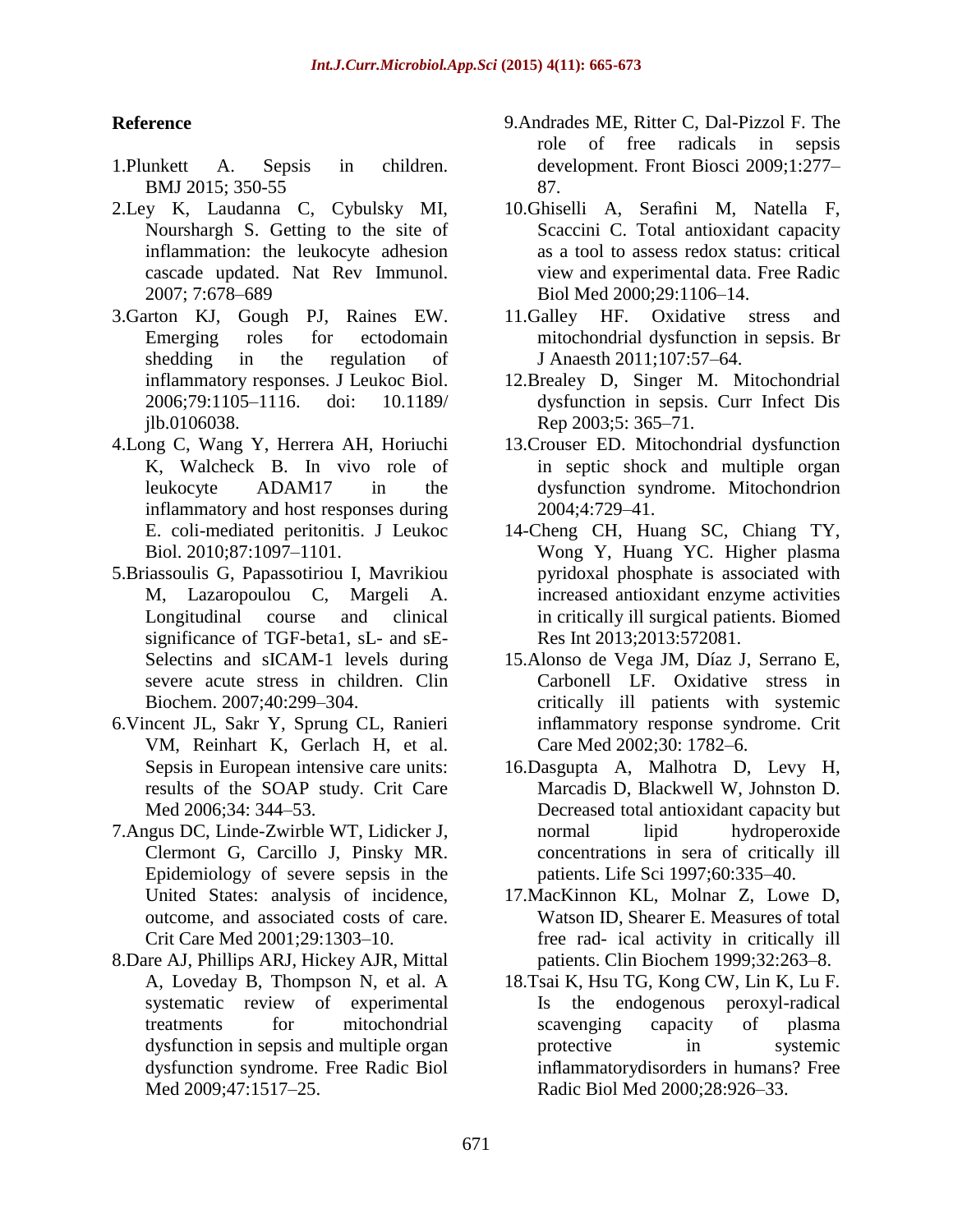- 19.Karapetsa M, Pitsika M, Goutzourelas N, Stagos D, Tousia Becker A, Zakynthinos E. Oxidative status in ICU patients with septic shock. Food Chem Toxicol 2013. [http://dx.doi.org/10.1016/j.fct.2013.03.0](http://dx.doi.org/10.1016/j.fct.2013.03.026) 26 [pii: [S0278-6915\(13\)00209-3,](http://dx.doi.org/10.1016/j.fct.2013.03.026) Epub [ahead of print\].](http://dx.doi.org/10.1016/j.fct.2013.03.026)
- 20[.Doise JM, Aho LS, Quenot JP, Guilland](http://refhub.elsevier.com/S0883-9441/(14/)00390-6/rf0085)  [JC, Zeller M, Vergely C, et al. Plasma](http://refhub.elsevier.com/S0883-9441/(14/)00390-6/rf0085)  [antioxi-](http://refhub.elsevier.com/S0883-9441/(14/)00390-6/rf0085) [dant status in septic critically ill](http://refhub.elsevier.com/S0883-9441/(14/)00390-6/rf0085)  [patients: a decrease over time. Fundam](http://refhub.elsevier.com/S0883-9441/(14/)00390-6/rf0085)  [Clin](http://refhub.elsevier.com/S0883-9441/(14/)00390-6/rf0085) [Pharmacol 2008;22:203–9.](http://refhub.elsevier.com/S0883-9441/(14/)00390-6/rf0085)
- 21[.Chuang CC, Shiesh SC, Chi CH, Tu YF,](http://refhub.elsevier.com/S0883-9441/(14/)00390-6/rf0090)  [Hor LI, Shieh CC, et al. Serum total](http://refhub.elsevier.com/S0883-9441/(14/)00390-6/rf0090)  [antioxidant](http://refhub.elsevier.com/S0883-9441/(14/)00390-6/rf0090) [capacity reflects severity of](http://refhub.elsevier.com/S0883-9441/(14/)00390-6/rf0090)  [illness in patients with severe sepsis.](http://refhub.elsevier.com/S0883-9441/(14/)00390-6/rf0090)  [Crit Care 2006;10:](http://refhub.elsevier.com/S0883-9441/(14/)00390-6/rf0090) [R36.](http://refhub.elsevier.com/S0883-9441/(14/)00390-6/rf0090)
- 22[.Pascual C, Karzai W, Meier-Hellmann A,](http://refhub.elsevier.com/S0883-9441/(14/)00390-6/rf0095)  [Oberhoffer M, Horn A, Bredle D, et al.](http://refhub.elsevier.com/S0883-9441/(14/)00390-6/rf0095)  [Total](http://refhub.elsevier.com/S0883-9441/(14/)00390-6/rf0095) [plasma antioxidant capacity is not](http://refhub.elsevier.com/S0883-9441/(14/)00390-6/rf0095)  [always decreased in sepsis. Crit Care](http://refhub.elsevier.com/S0883-9441/(14/)00390-6/rf0095)  Med 1998: 26:705-9.
- 23[.Cowley HC, Bacon PJ, Goode HF,](http://refhub.elsevier.com/S0883-9441/(14/)00390-6/rf0100)  [Webster NR, Jones JG, Menon DK.](http://refhub.elsevier.com/S0883-9441/(14/)00390-6/rf0100)  [Plasma antioxi-](http://refhub.elsevier.com/S0883-9441/(14/)00390-6/rf0100) [dant potential in severe](http://refhub.elsevier.com/S0883-9441/(14/)00390-6/rf0100)  [sepsis: a comparison of survivors and](http://refhub.elsevier.com/S0883-9441/(14/)00390-6/rf0100)  [nonsurvivors. Crit](http://refhub.elsevier.com/S0883-9441/(14/)00390-6/rf0100) [Care Med](http://refhub.elsevier.com/S0883-9441/(14/)00390-6/rf0100)  [1996;24:1179–83.](http://refhub.elsevier.com/S0883-9441/(14/)00390-6/rf0100)
- 24[.von Dessauer B,](http://www.ncbi.nlm.nih.gov/pubmed/?term=von%20Dessauer%20B%5BAuthor%5D&cauthor=true&cauthor_uid=20646907) [Bongain J,](http://www.ncbi.nlm.nih.gov/pubmed/?term=Bongain%20J%5BAuthor%5D&cauthor=true&cauthor_uid=20646907) [Molina](http://www.ncbi.nlm.nih.gov/pubmed/?term=Molina%20V%5BAuthor%5D&cauthor=true&cauthor_uid=20646907)  [V,](http://www.ncbi.nlm.nih.gov/pubmed/?term=Molina%20V%5BAuthor%5D&cauthor=true&cauthor_uid=20646907) [Quilodrán J,](http://www.ncbi.nlm.nih.gov/pubmed/?term=Quilodr%C3%A1n%20J%5BAuthor%5D&cauthor=true&cauthor_uid=20646907) [Castillo R,](http://www.ncbi.nlm.nih.gov/pubmed/?term=Castillo%20R%5BAuthor%5D&cauthor=true&cauthor_uid=20646907) [Rodrigo R.](http://www.ncbi.nlm.nih.gov/pubmed/?term=Rodrigo%20R%5BAuthor%5D&cauthor=true&cauthor_uid=20646907) Oxidative stress as a novel target in pediatric sepsis management. [Crit](http://www.ncbi.nlm.nih.gov/pubmed/20646907)  [Care.](http://www.ncbi.nlm.nih.gov/pubmed/20646907) 2011;26(1):103.e1-7.
- 25[.Zaki Mel-S,](http://www.ncbi.nlm.nih.gov/pubmed/?term=Zaki%20Mel-S%5BAuthor%5D&cauthor=true&cauthor_uid=19653728) [el-Sayed H.](http://www.ncbi.nlm.nih.gov/pubmed/?term=el-Sayed%20H%5BAuthor%5D&cauthor=true&cauthor_uid=19653728) Evaluation of microbiologic and hematologic parameters and E-selectin as early predictors for outcome of neonatal sepsis. [Arch Pathol Lab Med.](http://www.ncbi.nlm.nih.gov/pubmed/19653728) 2009 Aug;133(8):1291-6
- 26.Tollner, U. Early diagnosis of septicaemia in the newborn: clinical studies and sepsis score. Eur J Pediatr 1982. 138 4:331–337
- 27.Maniatis NA, Kotanidou A, Catravas JD, Orfanos SE. Endothelial

pathomechanisms in acute lung injury. Vascul Pharmacol 2008;49(4–6):119– 33.

- 28.Schouten M, Wiersinga WJ, Levi M, van der Poll T. Inflammation, endothelium and coagulation in sepsis. J Leukoc Biol 2008; 83(3):536–45.
- 29.American College of Chest Physicians/Society of Critical Care MedicineConsensus Conference: definitions for sepsis and organ failure and guidelines for the use of innovative therapies in sepsis. Crit Care Med 1992; 20(6): 864–74.
- 30.Orfanos SE, Mavrommati I, Korovesi I, Roussos C. Pulmonary endothelium in acute lung injury: from basic science to the critically ill. Intensive Care Med 2004;30(9):1702–14.
- 31.Hatherill M, Tibby SM, Turner C, et al: Procalcitonin and cytokine levels: Relationship to organ failure and mortality in pediatric septic shock. Crit Care Med 2000; 28: 2591–2594
- 32.Ceneviva G, Paschall JA, Maffei F, et al: Hemodynamic support in fluidrefractory pediatric septic shock. Pediatrics 1998; 102:e19
- 33.Oda, K., Matsuo, Y., Nagai, K., Tsumura, N., Sakata, Y. and Kato, H. (2000), Sepsis in children. Pediatrics International, 42: 528–533.
- 34.Xing K, Murthy S, Liles WC, Singh JM. Clinical utility of biomarkers of endothelial activation in sepsis – a systematic review. Crit Care 2012;16(1):R7.
- 35.Sessler CN, Windsor AC, Schwartz M, Watson L, Fisher BJ, Sugerman HJ, et al. Circulating ICAM-1 is increased in septic shock. Am J Respir Crit Care Med 1995;151(5):1420-7.
- 36.Cowley HC, Heney D, Gearing AJ, Hemingway I, Webster NR. Increased circulating adhesion molecule concentrations in patients with the